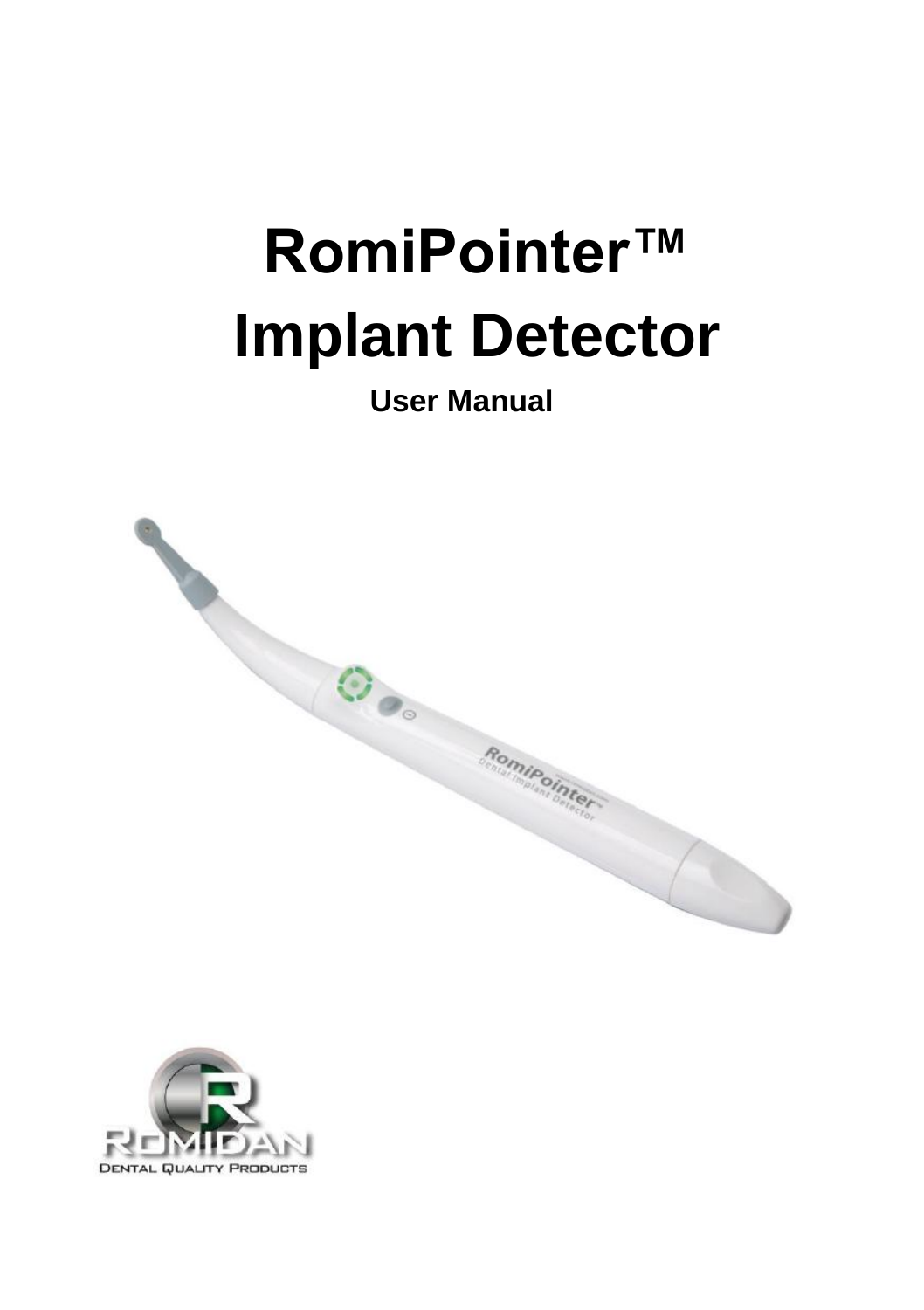# **Table of Contents**

| 1.               |                                             |  |  |
|------------------|---------------------------------------------|--|--|
| 2.               |                                             |  |  |
| 3.               |                                             |  |  |
| $\overline{4}$ . |                                             |  |  |
| 5.               |                                             |  |  |
| 6.               |                                             |  |  |
|                  |                                             |  |  |
|                  | 6.2.                                        |  |  |
|                  | 6.3.                                        |  |  |
|                  |                                             |  |  |
|                  |                                             |  |  |
|                  | 66.                                         |  |  |
|                  |                                             |  |  |
| 7 <sub>1</sub>   | Maintenance, cleaning and sterilization  11 |  |  |
| 8.               |                                             |  |  |
| 9.               |                                             |  |  |
| 10.              |                                             |  |  |
| 11.              |                                             |  |  |
| 12.              | European Authorized Representative  14      |  |  |
| 13.              |                                             |  |  |
| 14.              |                                             |  |  |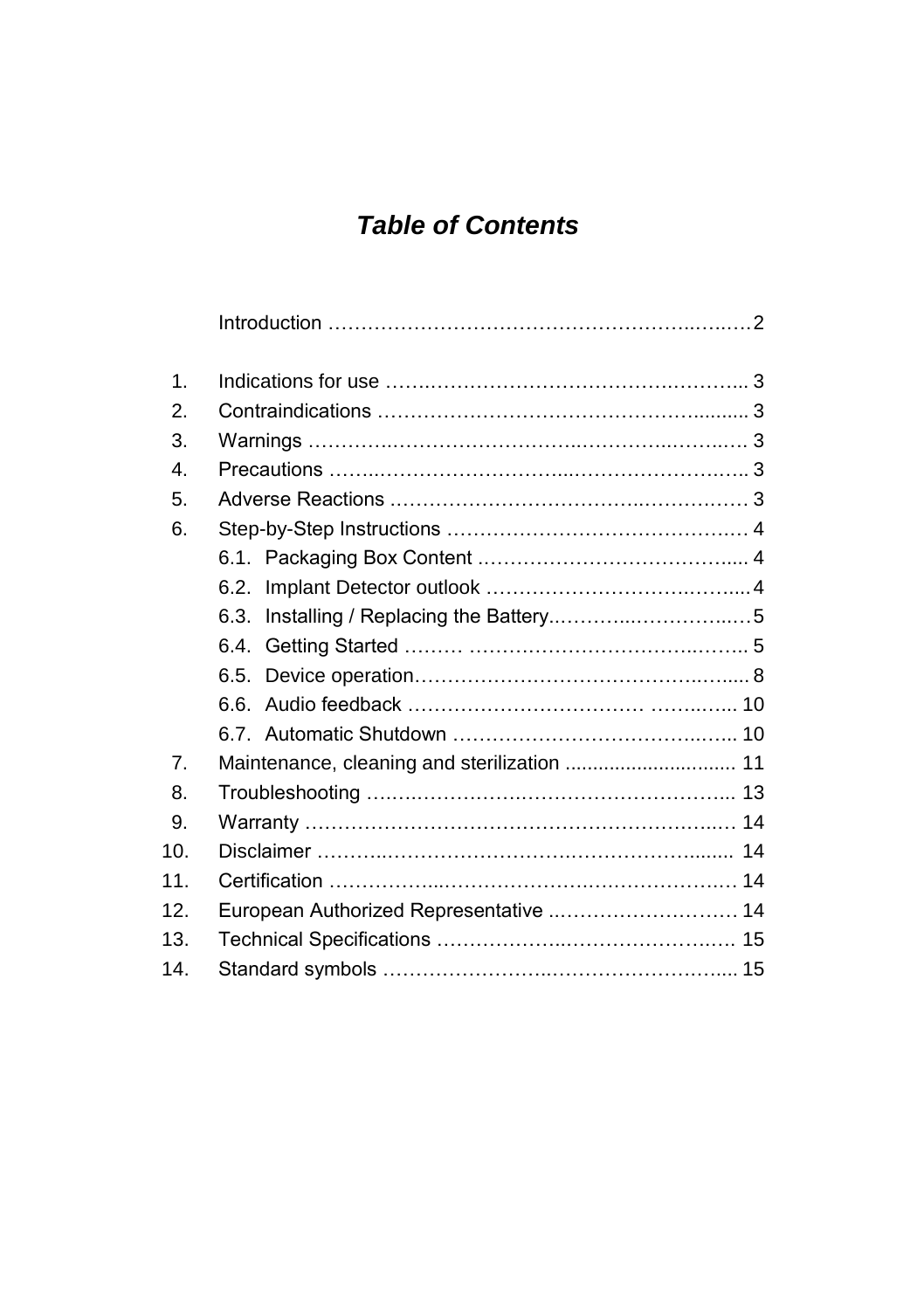#### FOR DENTAL USE ONLY

Congratulations, you have made a good choice with RomiPointer**TM** Implant Detector – innovative device for precise localization of implants buried under gum tissue. Ergonomic user-friendly design of Implant Detector makes it a choice of preference in modern dental clinic.

Utilizing the advanced technology, Implant Detector is a precise, user-friendly, affordable device suitable both for skilled implantologists and for general practitioners working with implants.

**COOPERATION** Rominomtor 

**RomiPointerTM Implant Detector**

Pic.1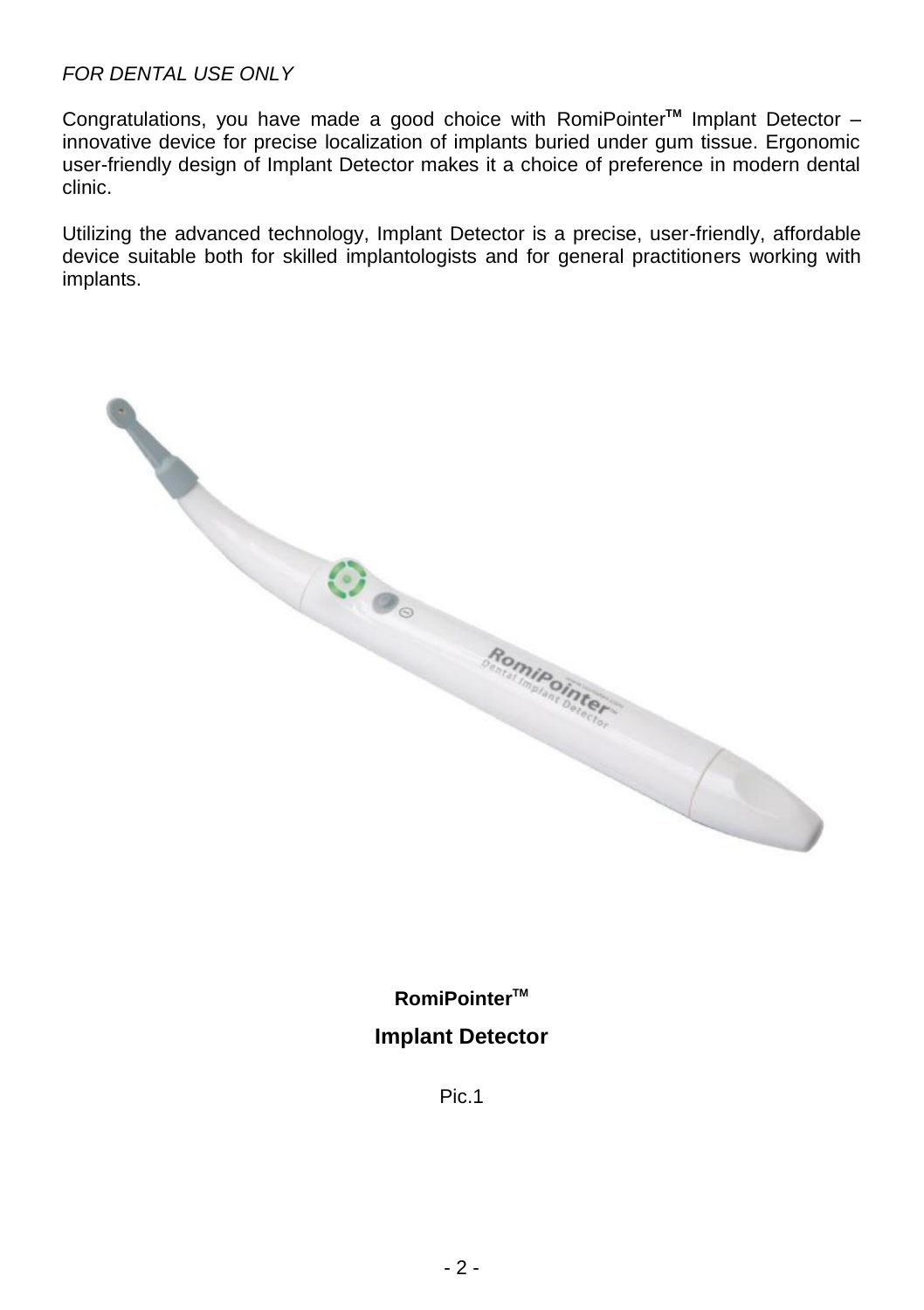## **1. Indications for use**

RomiPointer**TM** Implant Detector is an electronic device used for localization of implants covered by gum tissue during two-stage implantology. The device enables to obtain good results with various implant systems.

## **2. Contraindications**

RomiPointer**TM** Implant Detector is not recommended for use in patients or by personnel having a pacemaker or other implanted electrical devices.

## **3. Warnings**

This product must only be used in hospital environments, clinics or dental offices by qualified dental personnel.

## **4. Precautions**

- Do not use RomiPointer**TM** Implant Detector near devices emitting electromagnetic noise such as fluorescent lamps, film viewers, ultrasonic devices, etc. Cellular phones, remote controls or other devices generating electromagnetic waves may cause abnormal operation of Implant Detector. Such devices should be turned off.
- During device operation protect Implant Detector from occasional spillage of liquids.
- Do not use Implant Detector in presence of flammable materials.
- Implant Detector should be used with the manufacturer's original accessories only.
- In order to prevent infectious agent transmission, the sensor should be changed or sterilized between patients.
- Presence of metallic bodies near the sensor may distort device indication. Avoid presence of metallic items in the vicinity of the sensor during device operation.
- For your own safety, please use personal protection gear (gloves, mask).
- Implant Detector should be stored at normal environmental conditions:
	- Temperature: +10 **º**C to +60 **º**C (+50 **º**F to +140 **º**F).
	- Relative humidity: 10% to 90%, non-condensing.

## **5. Adverse Reactions**

None.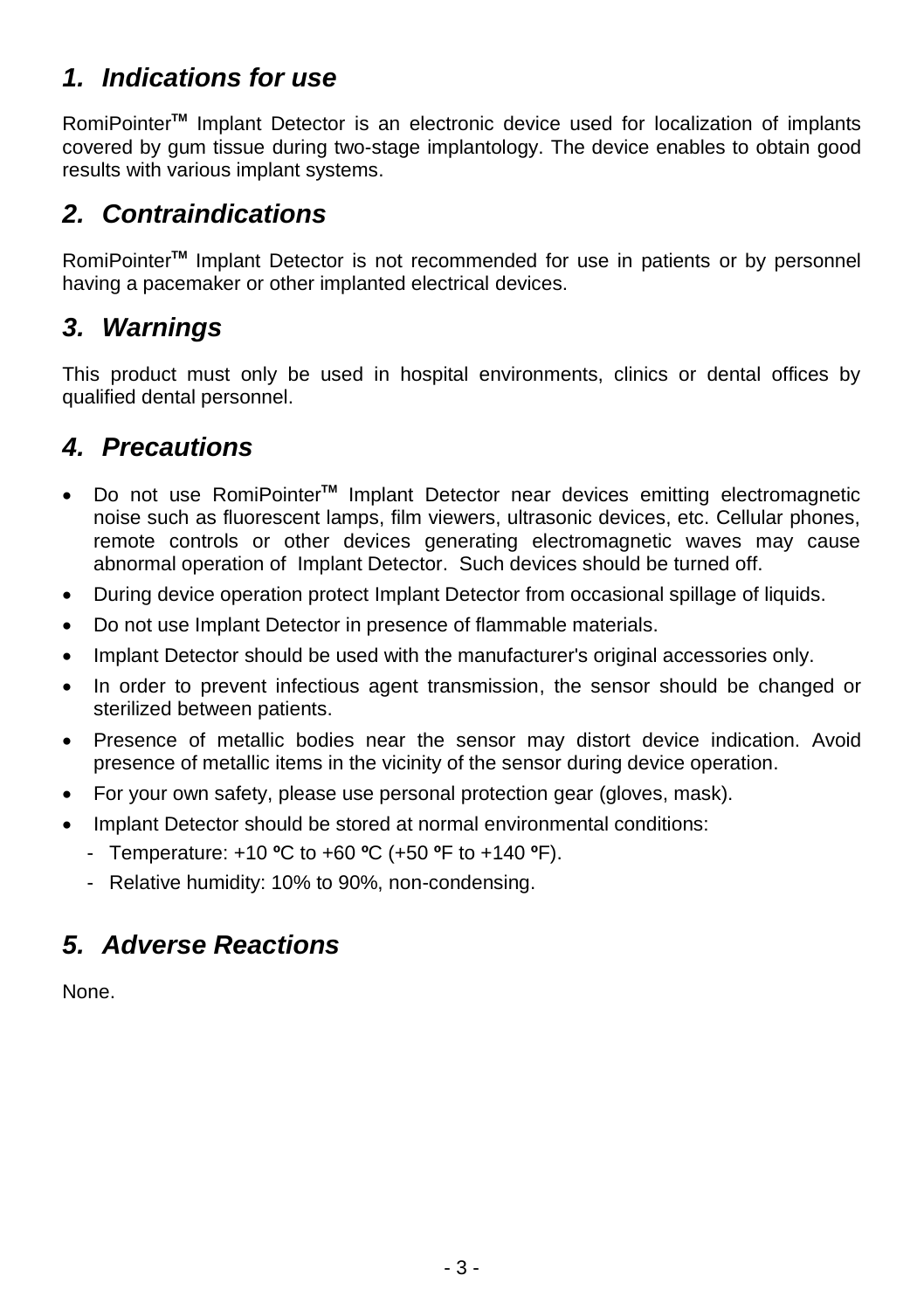# **6. Step-by-Step Instructions**

## 6.1. Packaging Box Content

Check the content of the packaging box before use:

- RomiPointer<sup>™</sup> Implant Detector 1 pc.
- AA alkaline battery 1 pc.
- Sensor holder 2 pcs.
- Sensor 5 pcs.
- User Manual 1 pc.

# 6.2. Implant Detector outlook

General view of Implant Detector is shown on Pic. 2.



Pic 22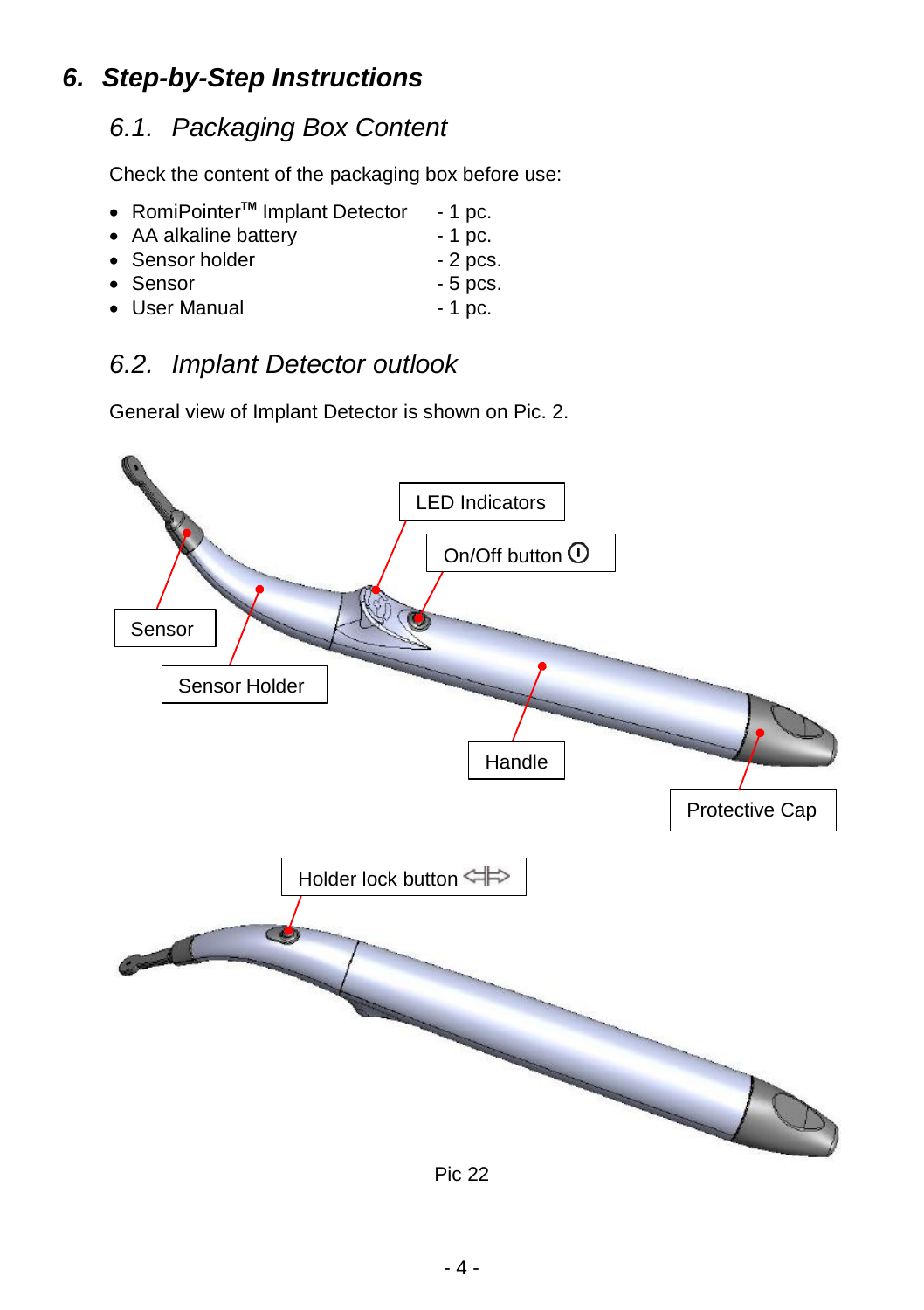## 6.3. Installing / Replacing the Battery

Implant Detector is powered by one 1.5V AA alkaline primary battery.

#### **Prior to battery replacement the device must be turned off.**

6.3.1. To install / replace the battery, remove the protective cap and unscrew the battery cap (Pic. 3).





- Remove old battery from the battery compartment
- Insert new battery into the battery compartment according to the marking on the device as shown on Pic 4.





**Take care for correct polarity during battery insertion ("+" must be towards the inner part of the battery compartment). Implant Detector is protected against incorrect battery polarity. In case of polarity error, remove the battery and reinsert it correctly.** 

• Screw in the battery cap and close the protective cap until click.

#### 6.4. Getting Started

**Prior the first use and between the patients, the device and sensor holder should be cleaned and disinfected using wipes moisturized by disinfectant. The sensor should be cleaned and autoclaved as described in §7.**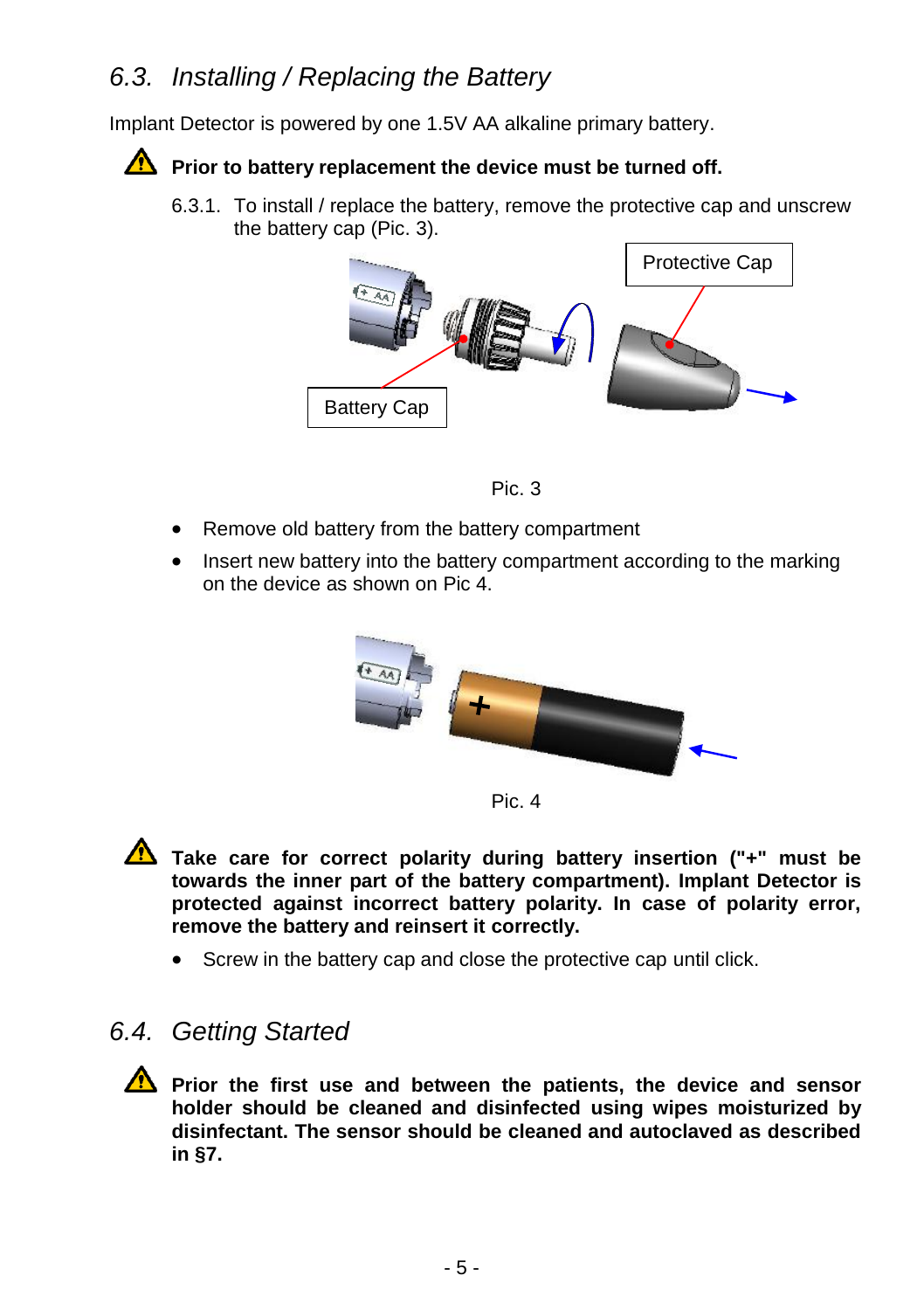6.4.1. Gently attach the sensor holder to the device as shown on Pic. 5.



- To remove the sensor holder press the holder lock button  $\leftarrow$  and gently pull the holder from the device.
- 6.4.2. Insert the sensor into the holder until stop as shown on Pic. 6.



For lower jaw implants For upper jaw implants

Pic. 6

6.4.3. Correct device configurations are shown on Pic. 7.



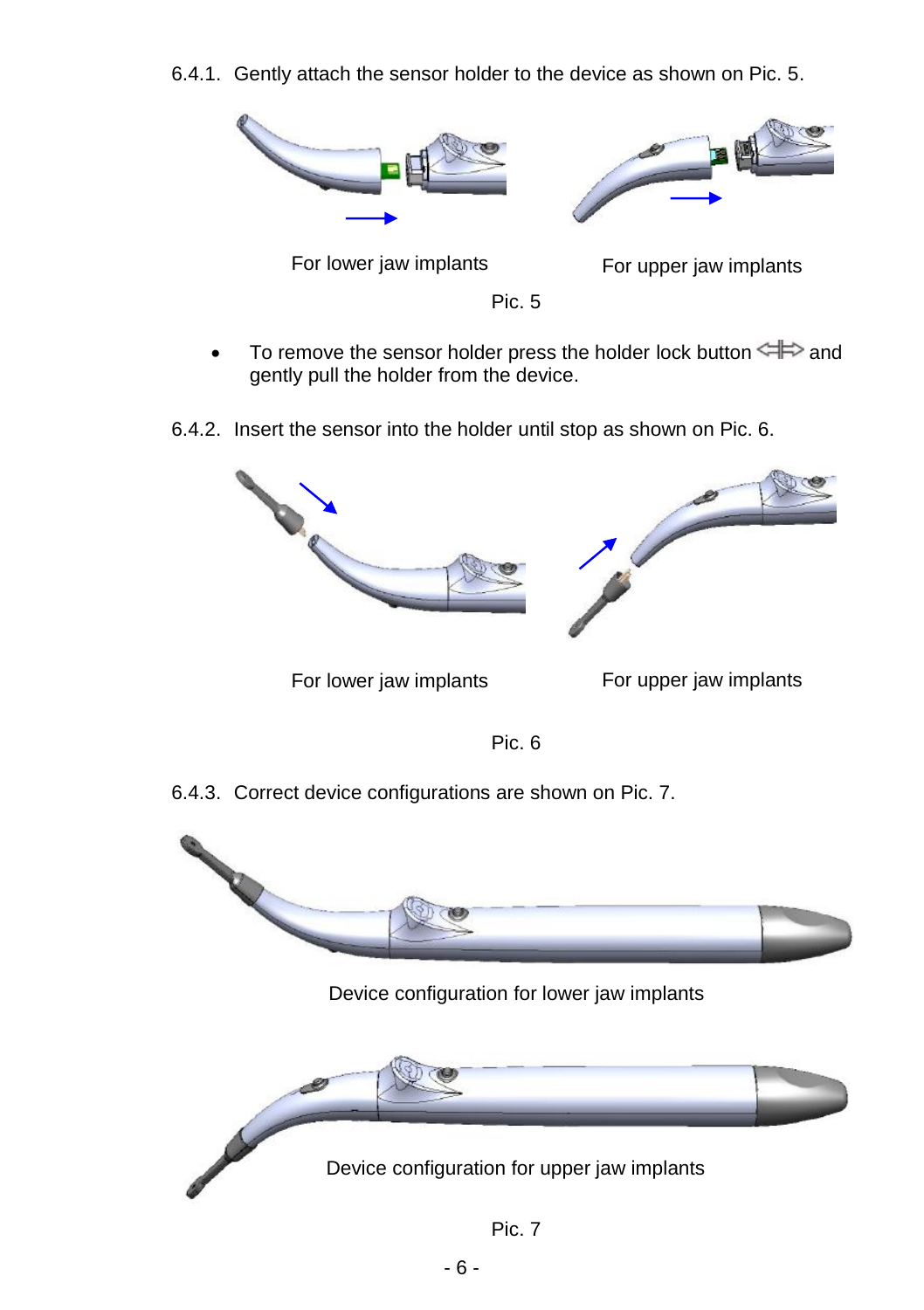6.4.4. Turn the device on by pressing the  $\overline{0}$  button. One short beep indicates that audio feedback is enabled. To disable the audio feedback hold the button pressed for about 1 sec.



#### Take care that no metallic object will be closer than 10 cm to the **sensor.**

6.4.5. Battery check-up.

After turning the device on, the battery status is checked. If the battery is depleted, or flat, 4 segments are flashing red 3 times accompanied by 3 beeps.

- In case of depleted battery the device may continue normal operation before the battery is replaced.
- In case of flat battery the device turns off and cannot operate before battery replacement.
- 6.4.6. Self-test and calibration.

Before starting device operation the self-test is performed.

• If sensor holder is not properly connected to the device or sensor is not inserted into the holder, the error is indicated by running red segment. After 10 sec. the device turns off automatically.

To correct the error, turn the device off, connect the sensor holder, insert the sensor until stop and turn the device on again.

After the self-test the device performs automatic calibration.

 Running green segment indicates calibration in progress. When calibration is completed, 4 segments blink green indicating that the device is ready for operation.

Pressing the  $\overline{0}$  button will restart automatic calibration cycle described above.

#### **Presence of metallic objects close to the sensor during self-test and calibration may prevent correct device operation or reduce precision of implant localization.**

• If calibration error is detected, it is indicated by running orange segment. After 10 sec. the device turns off automatically.

To correct calibration error, turn the device off, check proper connection of the sensor holder and of the sensor. If required, replace the sensor. Verify that there are no metallic objects in the vicinity of the sensor and turn the device on again.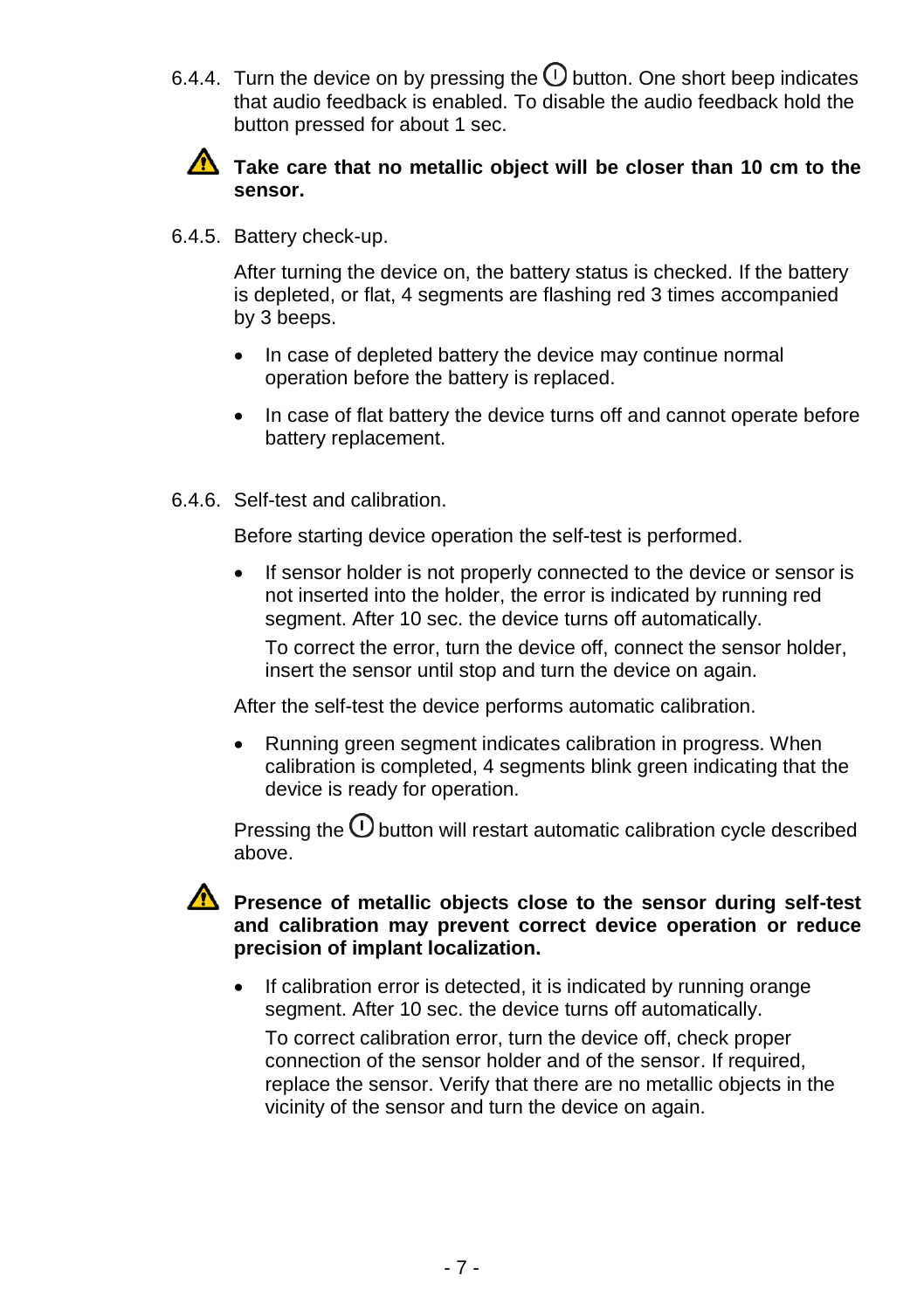## 6.5. Device operation

6.5.1. When Implant Detector is ready, 4 segments blink green (Pic 8).





6.5.2. Insert the device into the mouth cavity and place the sensor plane onto the gum at some distance from the estimated position of the implant. The central hole of the sensor should be approximately in the middle of the jaw ridge. Slowly move the sensor along the jaw towards estimated position of hidden implant (Pic. 9).





**To ensure correct measurements, take care that the sensor plane will be always slightly pressed to the gum without gap.**

Thick gum layer covering the implant may prevent correct implant **localization or reduce precision.** 

- 6.5.3. Implant localization
	- When the sensor is approaching the implant, 4 segments turn steady green (Pic. 10a).
	- Continue fluent movement of the sensor in the same direction without stopping until the segments turn orange indicating that the sensor has passed the implant position (Pic. 10b).
	- Reverse direction and slowly move the sensor back along the same path. Four segments turn green again indicating sensor movement towards the implant (Pic. 10c). Continue sensor movement in reverse direction without stopping.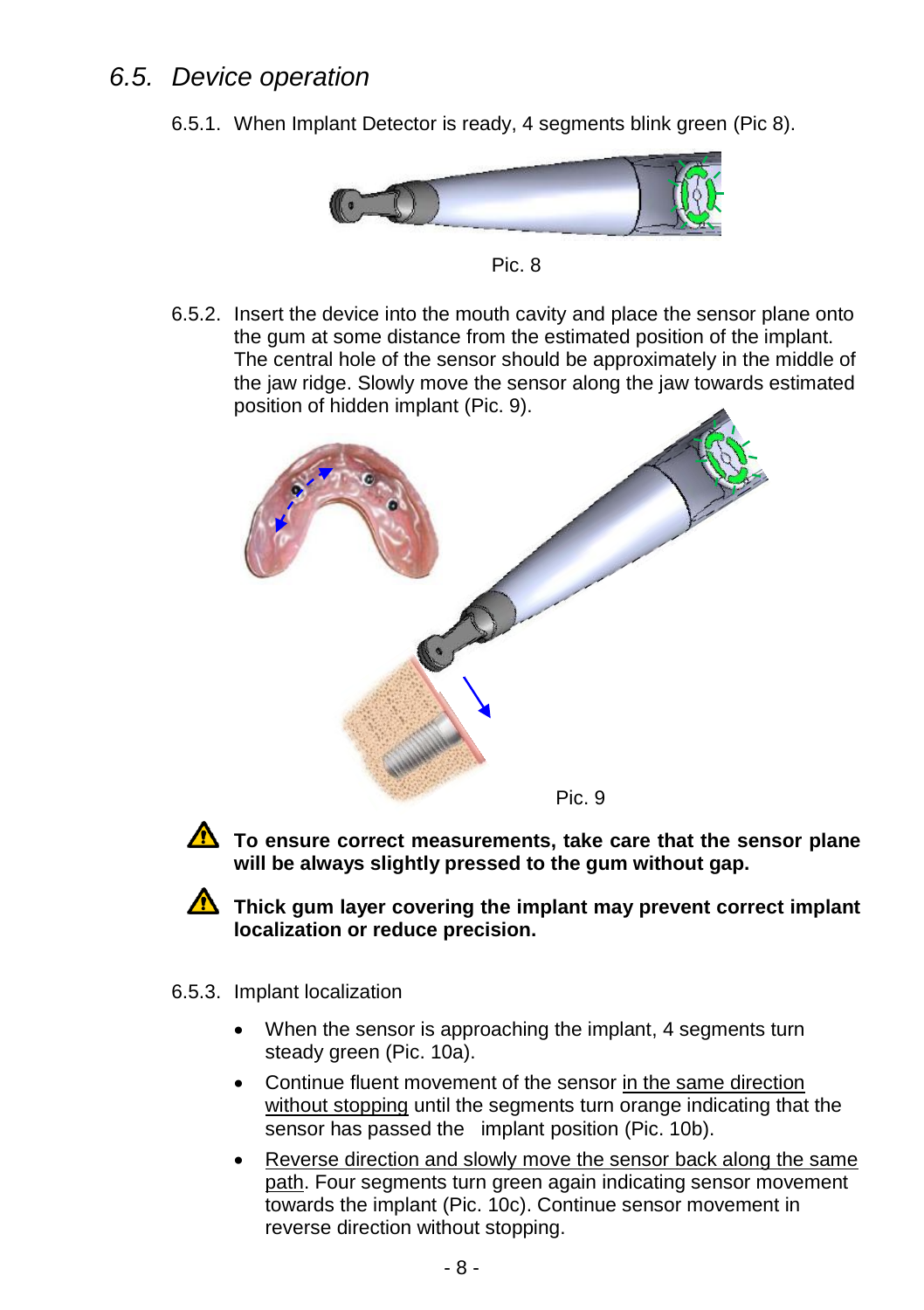When the sensor returns to the implant position, 4 segments turn off and the central dot turns green indicating detection of implant location (Pic. 10d). The visual indication is accompanied by solid audio signal.



Pic. 10

• Through the hole in the middle of the sensor mark on the gum location of the implant using dental probe.



The sensor movement should be smooth without stopping or **unnecessary reversing the direction of the movement. This may cause incorrect readings.**



Stopping sensor movement for more than 3 sec. before **completing detection of implant location is indicated (central green dot turns on) will cause automatic reset (4 segments blink green). Implant localization should be repeated from the beginning.**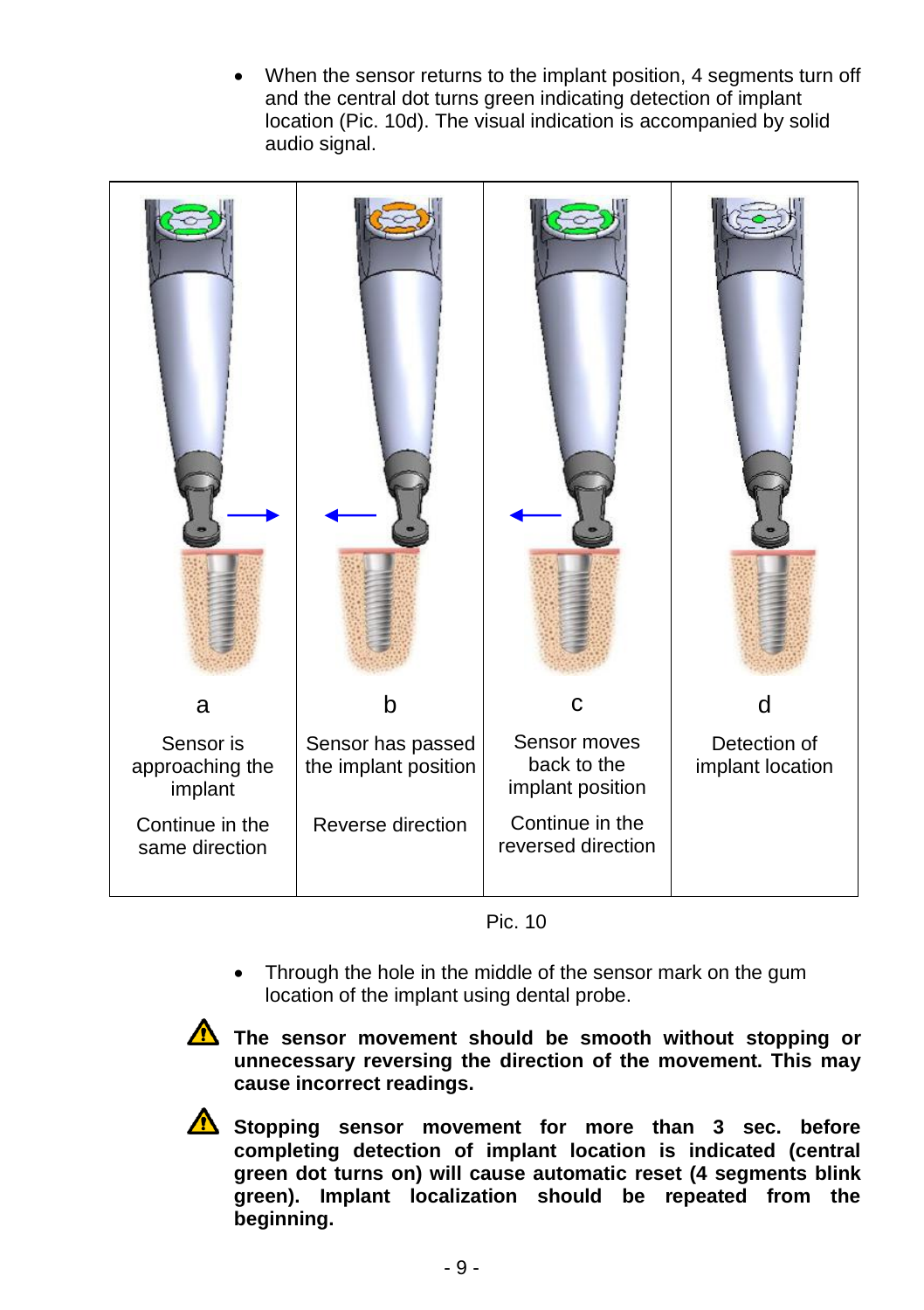#### 6.5.4. Cross-scanning

 To improve the precision of implant localization it is possible to perform additional cross-scanning in Buccal-Lingual direction as shown schematically on Pic. 11.



Pic. 11

 After initial implant localization as shown on Pic. 10d slowly move the sensor in Buccal-Lingual direction pressing it slightly to the gum. The operating sequence is similar to the sequence described in § 6.5.3.

**A** Presence of metal crown, abutment, tooth with large amalgam **filling, metallic instrument close to the implant may prevent correct implant localization or reduce precision.**

6.5.5. Localization of multiple implants

In case of multiple implants, after locating and marking the first implant continue to the estimated position of the next implant.

- Slowly move the sensor along the jaw ridge. The central dot will turn off and 4 segments will turn orange; then the segment will blink green indicating that the Implant Detector is ready for detection of the next implant.
- Perform implant localization as described in §§ 6.5.3. and 6.5.4.

#### **Correct localization of implant position may be impossible when 2 or more implants are too close.**

## 6.6. Audio feedback

Implant Detector is equipped with an audio feedback which enables monitoring of device operation additionally to visual indication. Audio feedback may be disabled as described in s. 6.4. above.

## 6.7. Automatic Shutdown

Implant Detector automatically shuts down after 2 minutes without use. In order to prolong the battery life, it is recommended to switch off the device after completing implant localization by pressing the  $\mathbb O$  button and holding it for about 1 sec.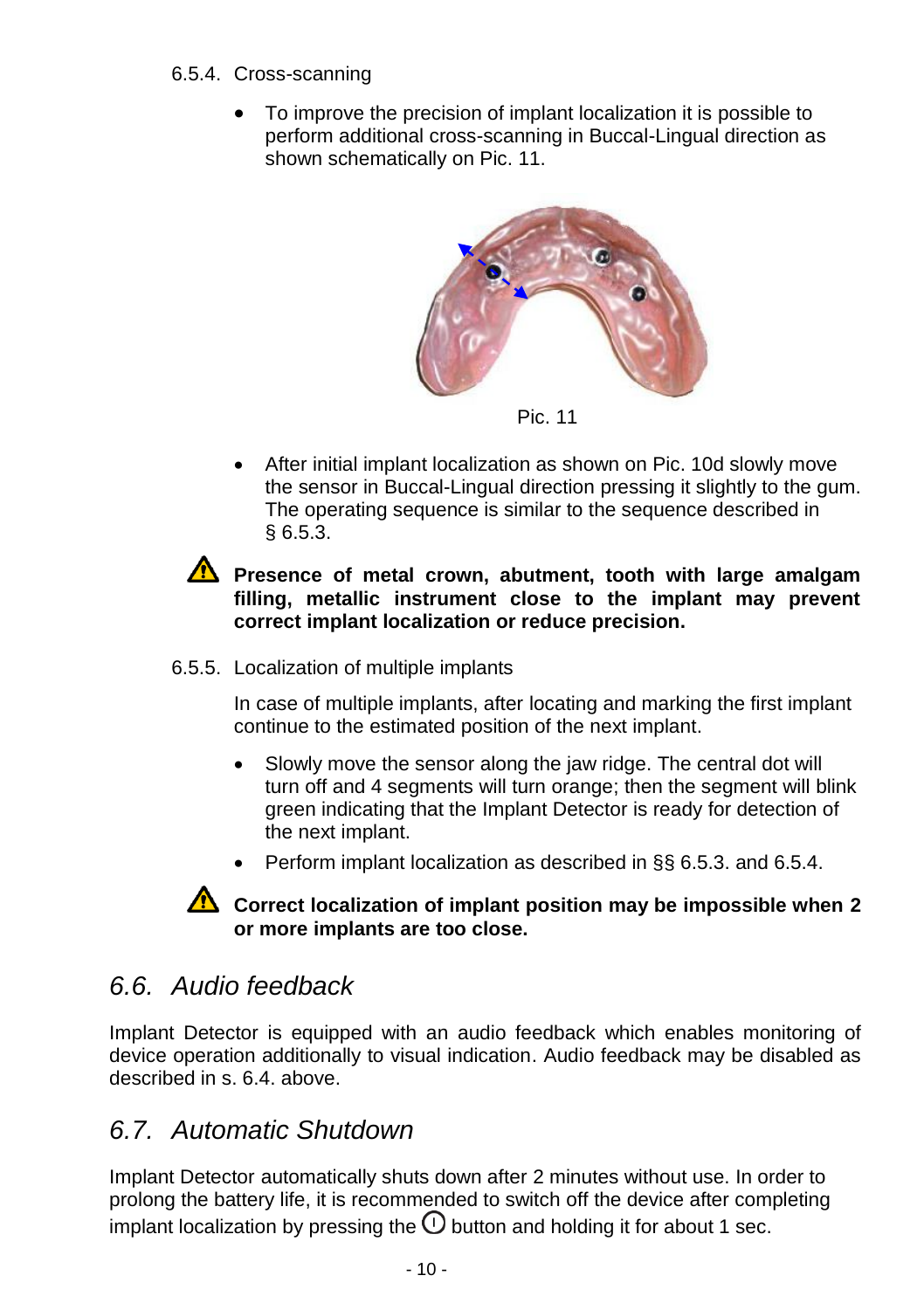# **7. Maintenance, cleaning and sterilization**

## 7.1. General

- The device does not contain user serviceable parts. The service and repair should be provided by factory trained service personnel only.
- All objects that were in contact with potentially infectious agents should be cleaned and disinfected after each use.

#### **1** Use of agents other than specified in this section may cause damage to the **equipment and its accessories.**

## 7.2. Device cleaning

Before the first use and between treatments the device should be cleaned using tissue or soft cloth impregnated with aldehyde free disinfecting and detergent solution (a bactericidal and fungicidal).

## 7.3. Sensor holder cleaning and disinfection

Before the first use and between treatments the sensor holder should be separated from the device, cleaned and disinfected using tissue or soft cloth impregnated with aldehyde free disinfecting and detergent solution (a bactericidal and fungicidal).

#### **No visible impurities should remain on the sensor holder after cleaning and disinfection process.**

## 7.4. Disinfection and sterilization procedure for sensor

Before the first use and between treatments the Sensor should be disinfected and sterilized by autoclaving as described below:



#### The sensor is intended for 10 sterilization cycles maximum.

| #              | <b>Operation</b>                                                      | <i><b>Instructions</b></i>                                                                  | <b>Details and Warnings</b>                                                                                                 |
|----------------|-----------------------------------------------------------------------|---------------------------------------------------------------------------------------------|-----------------------------------------------------------------------------------------------------------------------------|
| 1              | Preparation at the<br>point of use prior to<br>processing             | No particular<br>requirements                                                               |                                                                                                                             |
| $\mathcal{P}$  | Preparation for<br>decontamination/<br>preparation before<br>cleaning | No particular<br>requirements                                                               |                                                                                                                             |
| 3              | Cleaning:<br>Automated                                                | The sensor is not<br>intended for automated<br>cleaning                                     |                                                                                                                             |
| $\overline{4}$ | Cleaning: Manual                                                      | Clean the sensor with an<br>adequate brush or towel<br>soaked in a disinfectant<br>solution | - After cleaning no visible impurities<br>should remain on the sensor, in<br>particular inside and near the<br>central hole |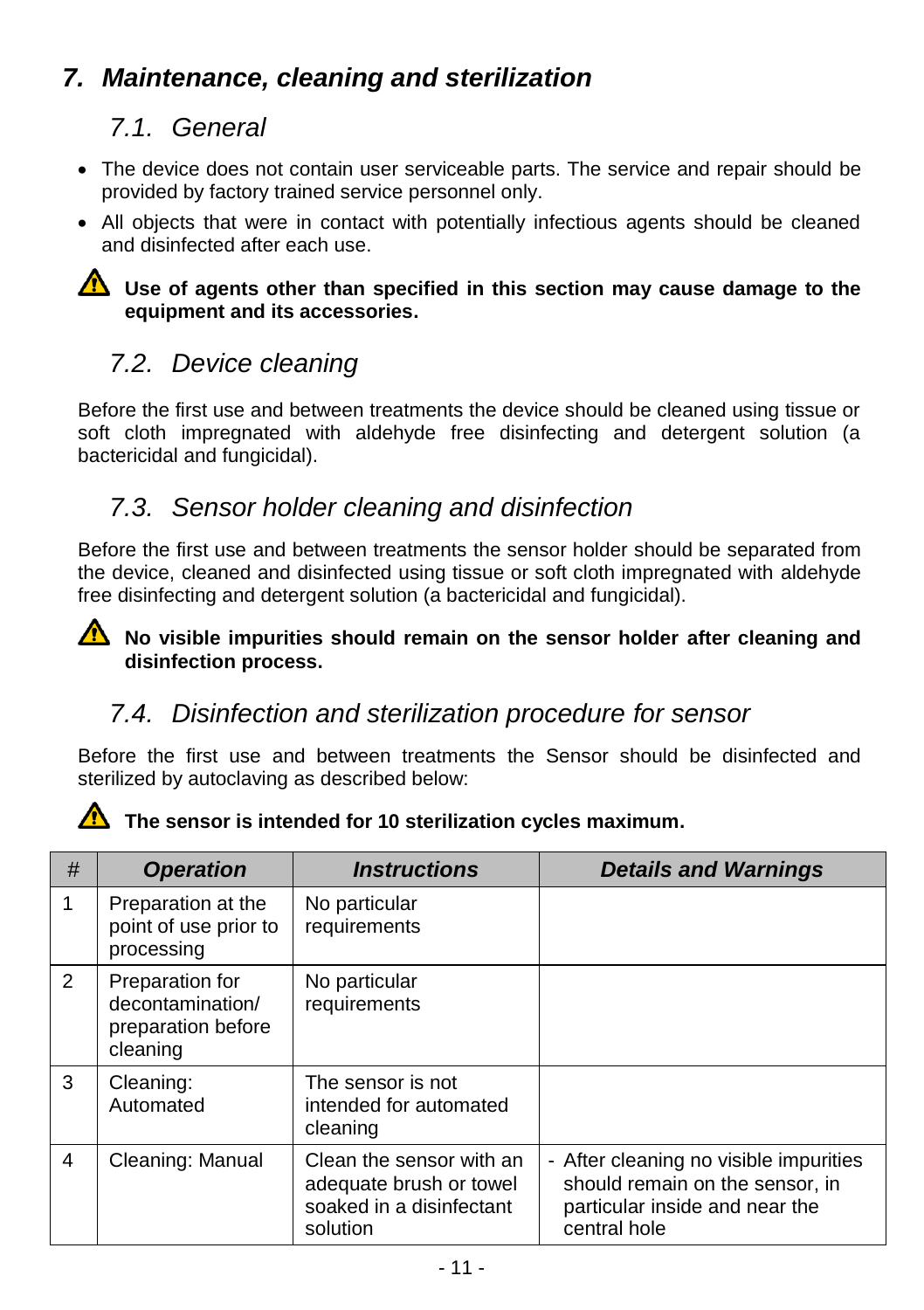| #              | <b>Operation</b>                                           | <b>Instructions</b>                                                                                                                                    | <b>Details and Warnings</b>                                                                                                                                                                                                                  |
|----------------|------------------------------------------------------------|--------------------------------------------------------------------------------------------------------------------------------------------------------|----------------------------------------------------------------------------------------------------------------------------------------------------------------------------------------------------------------------------------------------|
| 5              | <b>Disinfection</b>                                        | - Soak the sensor in a<br>disinfectant solution<br>combined with<br>proteolytic enzyme if<br>possible<br>- Rinse well the sensor in<br>flowing water   | - Follow instructions given by the<br>disinfectant manufacturer<br>(concentration, immersion time,<br>$etc.$ )<br>- Do not use disinfectant solution<br>containing aldehyde, phenol or any<br>products which may damage the<br>items         |
| 6              | Drying                                                     | No particular<br>requirements                                                                                                                          |                                                                                                                                                                                                                                              |
| $\overline{7}$ | Maintenance,<br>inspection and<br>testing of the<br>sensor | Visually inspect the<br>sensor to detect possible<br>damage to the sensor<br>coating or to the gold<br>plating of the contacts<br>and the central hole | - Sensors with damages or<br>scratches on the coating must be<br>discarded<br>- Sensors with damages to the gold<br>plating of the contacts or of the<br>central hole must be discarded                                                      |
| 8              | Packaging                                                  | Pack the sensor in<br>sterilization pouches                                                                                                            | - Check the validity period of the<br>pouch given by the manufacturer<br>to determine the shelf life of the<br>sterilized items<br>- Use packaging which is resistant<br>up to a temperature of 141°C<br>(286°F)                             |
| 9              | Sterilization                                              | - Steam sterilization at<br>134°C (273.2°F) during<br>18 minutes in gravity<br>type autoclave. (Table<br>Top, N type)                                  | - Follow maintenance and operation<br>procedures of the autoclave<br>provided by the manufacturer<br>- The only sterilization parameters to<br>be used are those that have been<br>validated and provided to the user<br>in this User Manual |
| 10             | Storage                                                    | Keep sensors in<br>sterilization packaging in<br>a dry and clean<br>environment                                                                        | - Sterility cannot be guaranteed if<br>packaging is open or damaged<br>(check the packaging before using<br>the sensors)                                                                                                                     |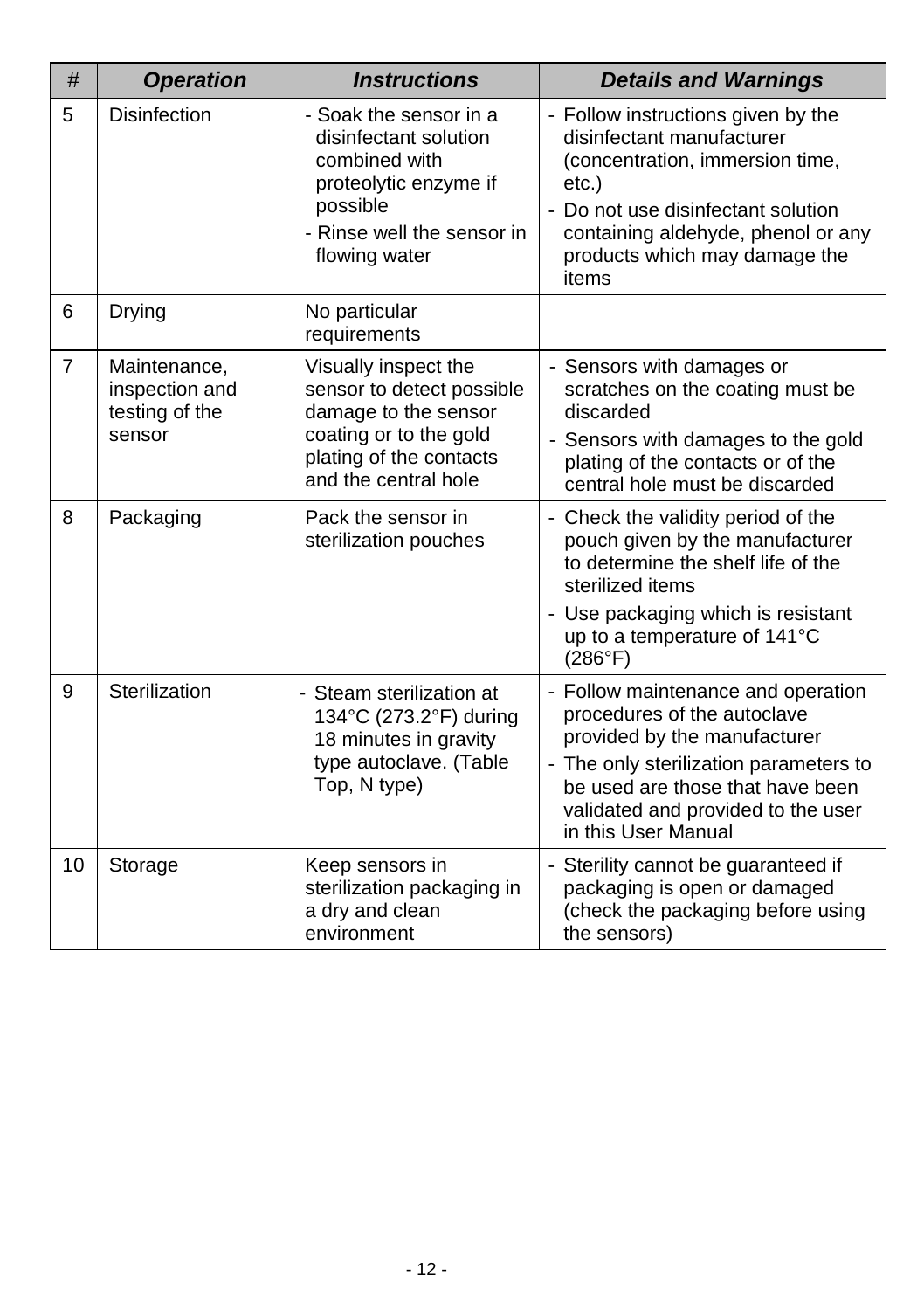# **8. Troubleshooting**

Please review the suggested solutions before calling customer service.

| #              | <b>Problem</b>                                                 | <b>Possible Cause</b>                                               | <b>Solution</b>                                                                                               |
|----------------|----------------------------------------------------------------|---------------------------------------------------------------------|---------------------------------------------------------------------------------------------------------------|
| 1              | The device does not turn<br>on by pressing $\mathbf 0$ button. | 1. Button malfunction                                               | 1. Press the $\mathbf \Theta$ button<br>several times.                                                        |
|                |                                                                | 2. Flat battery.                                                    | 2. Replace the battery.                                                                                       |
|                |                                                                | 3. Electronic<br>malfunction.                                       | 3. Contact your<br>customer service.                                                                          |
| $\overline{2}$ | No sound while measuring.                                      | Audio feedback is<br>disabled.                                      | Turn the device Off and<br>then turn it On. One<br>short beep indicates<br>that audio feedback is<br>enabled. |
| 3              | Device cannot indicate the<br>location of the implant.         | 1. Sensor is<br>disconnected                                        | 1. Turn the device Off,<br>remove the sensor,<br>clean contact<br>surfaces of the<br>sensor and reinsert it.  |
|                |                                                                |                                                                     | Turn the device On<br>again.                                                                                  |
|                |                                                                | 2. Damage to the<br>Sensor, sensor<br>coating or sensor<br>contacts | 2. Replace the Sensor.                                                                                        |
|                |                                                                | 3. Sensor holder is<br>damaged;<br><b>Bad contact</b>               | 3. Replace the Sensor<br>holder.                                                                              |
|                |                                                                | 4. Electronic<br>malfunction.                                       | 4. Contact your<br>customer service.                                                                          |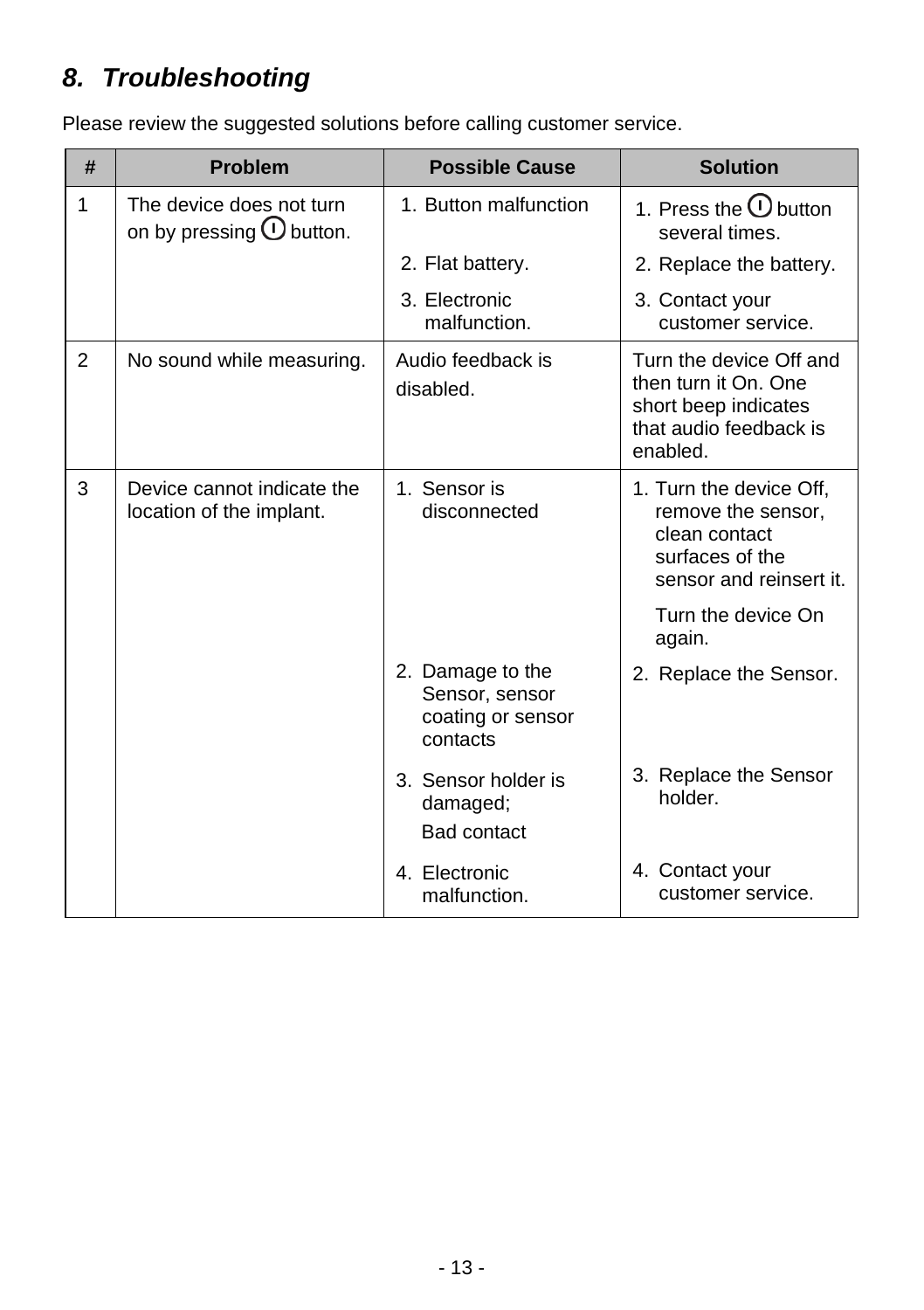## **9. Warranty**

Implant Detector is warranted for 24 months from the date of purchase. The accessories (sensor holder and battery) are warranted for 6 months from the date of purchase.

The warranty is valid for normal usage conditions. Any damage caused by accident, abuse, misuse, or as a result of service or modification other than by a person authorized by the manufacturer will render the warranty void. The warranty is in lieu of any other warranty expressed or implied.

Sensors are disposable and are not covered by warranty.

## **10. Disclaimer**

The manufacturer, its representatives and its dealers shall have no liability or responsibility to customers or any other person or entity with respect to any liability, loss or damage caused or alleged to be caused directly or indirectly by equipment sold or furnished by us, including, but not limited to, any interruption of service, loss of business or anticipatory profits, or consequential damages resulting from the use or operation of the equipment.

The manufacturer reserves the right to implement changes and modifications of the product at any time, to revise this publication and to make changes in the contents hereof without obligation to notify any person of such changes, modifications or revisions.

# **11. Certification**

Implant Detector complies with IEC 60601-1:2005 (Safety) and IEC 60601-1-2:2007 (Electromagnetic compatibility) standards, including conducted and radiated immunity tests as specified for equipment of Group 1 Class B.

# **12. European Authorized Representative**

European Authorized Representative who has been empowered to enter into commitments on our behalf:

#### **Obelis s.a**

Bd. Général Wahis 53 1030 Brussels, BELGIUM Tel: +(32) 2.732.59.54 Fax: +(32) 2.732.60.03 E-Mail: [mail@obelis.net](mailto:mail@obelis.net)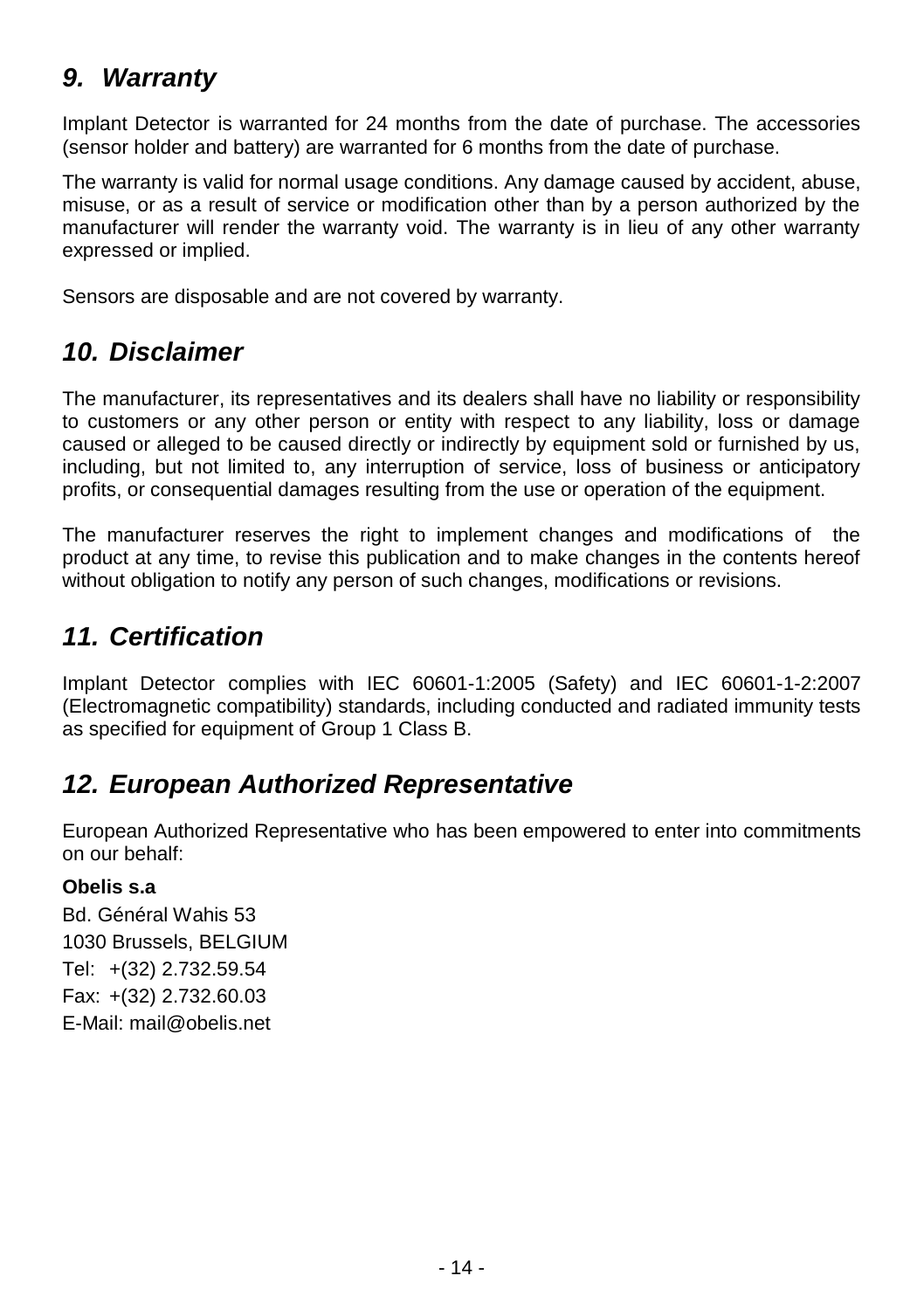# **13. Technical Specifications**

Implant Detector belongs to the following category of medical devices:

- Internally powered equipment
- Type B applied parts
- Not suitable for use in the presence of flammable anesthetic mixtures with air, oxygen or nitrous oxide
- Continuous operation
- $\bullet$  Ingress of liquids not protected
- The device is intended for indoor use only
- Environmental conditions during transportation:
	- Temperature: –20 **º**C to +60 **º**C (0 **º**F to 140 **º**F)
	- Relative humidity: 10% to 90%, non-condensing

Implant Detector is intended for use in electromagnetic environment specified for equipment of Group 1 Class B.

| 215 x 45, dia. 21 mm                 |
|--------------------------------------|
| 60 ar.                               |
| <b>LED</b> segments                  |
| 1 x 1.5V AA alkaline primary battery |
|                                      |

# **14. Standard symbols**

Device marking includes the following standard symbols:



Type B applied part



 $1.5V$ 



Direct current Consult instructions for use



Recycling : PLEASE DO NOT THROW AWAY! This product and all its components must be recycled through your supplier

Device label includes the following standard symbol:



Date of manufacture